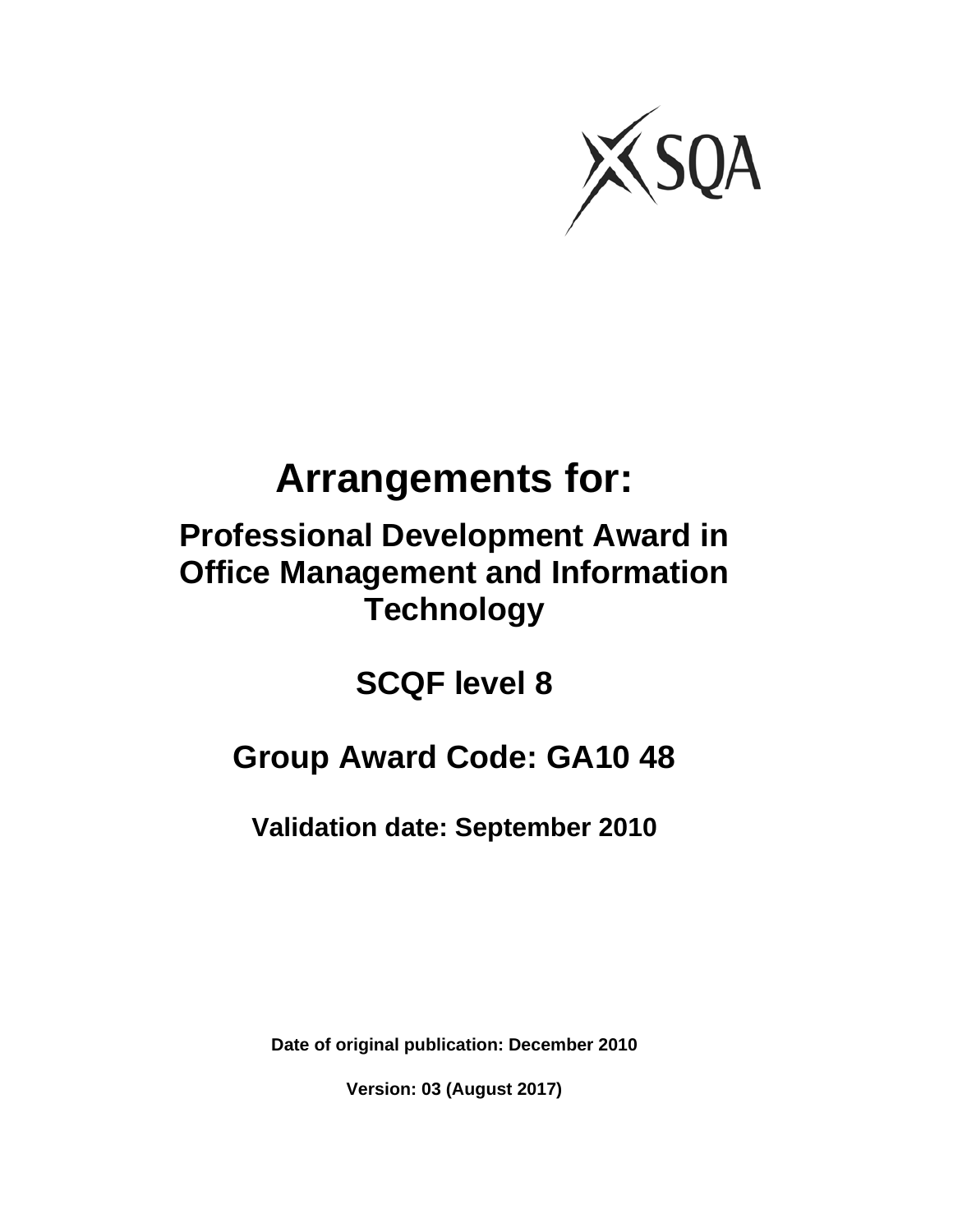#### **Acknowledgement**

SQA acknowledge the valuable contribution that Scotland's colleges have made to the development of Higher National qualifications.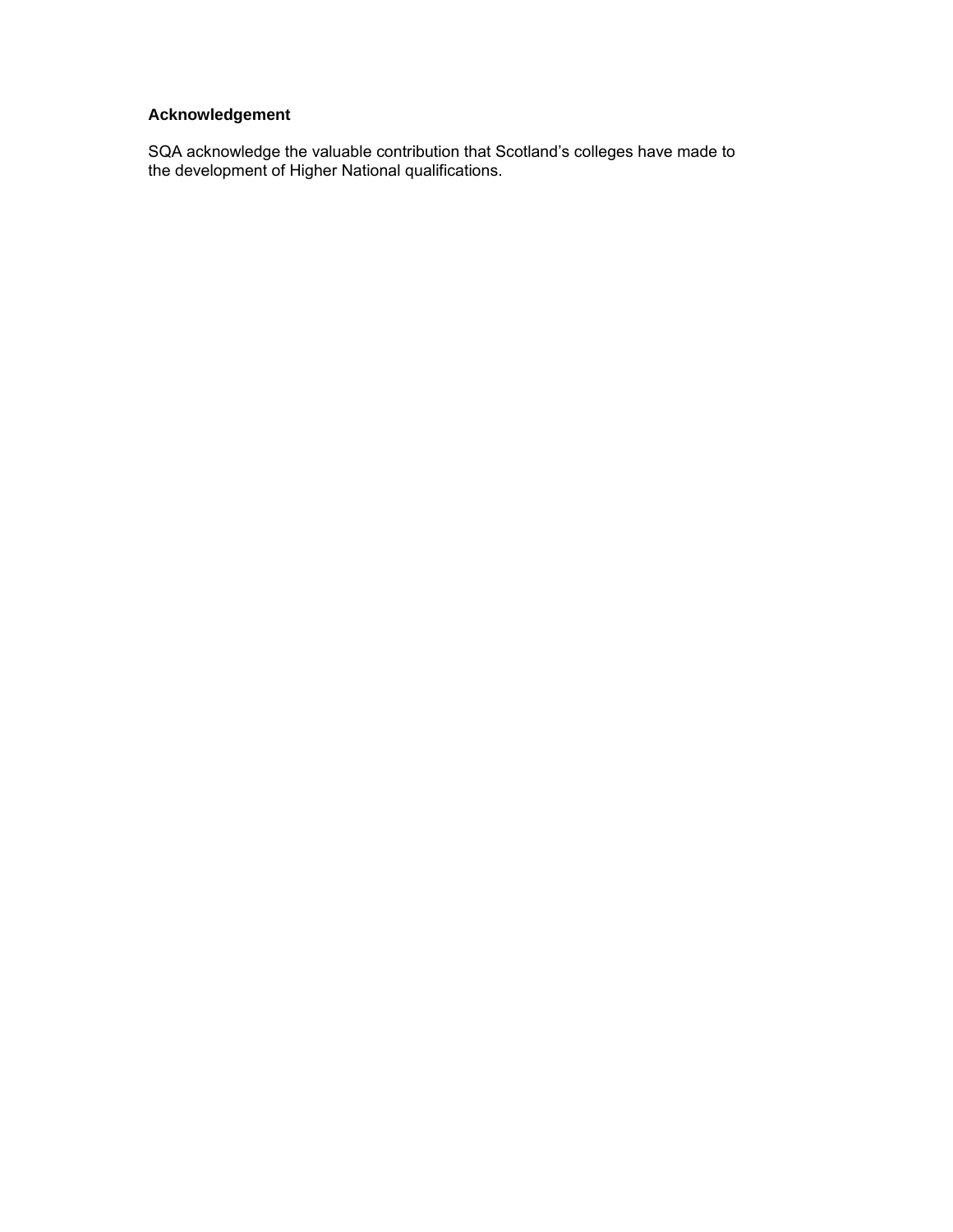## **History of changes**

It is anticipated that changes will take place during the life of the qualifications, and this section will record these changes. This document is the latest version and incorporates the changes summarized below.

| <b>Version</b><br>number | <b>Description</b>                                                                                                                                                                                                                               | <b>Date</b> |
|--------------------------|--------------------------------------------------------------------------------------------------------------------------------------------------------------------------------------------------------------------------------------------------|-------------|
| 03                       | Document updated in line with changes to units as a<br>result of the review of HNC and HND Administration<br>and Information Technology.                                                                                                         | 08/08/17    |
| 02                       | <b>Revision of Units: F84A 35 IT in Business:</b><br>Advanced Word Processing has been<br>replaced by HH86 35. F84W 35 Information<br>and Communication Technology in Business<br>has been replaced by HH87 35 both will finish<br>on 31/07/2019 | 27/01/17    |
|                          |                                                                                                                                                                                                                                                  |             |
|                          |                                                                                                                                                                                                                                                  |             |
|                          |                                                                                                                                                                                                                                                  |             |
|                          |                                                                                                                                                                                                                                                  |             |
|                          |                                                                                                                                                                                                                                                  |             |
|                          |                                                                                                                                                                                                                                                  |             |
|                          |                                                                                                                                                                                                                                                  |             |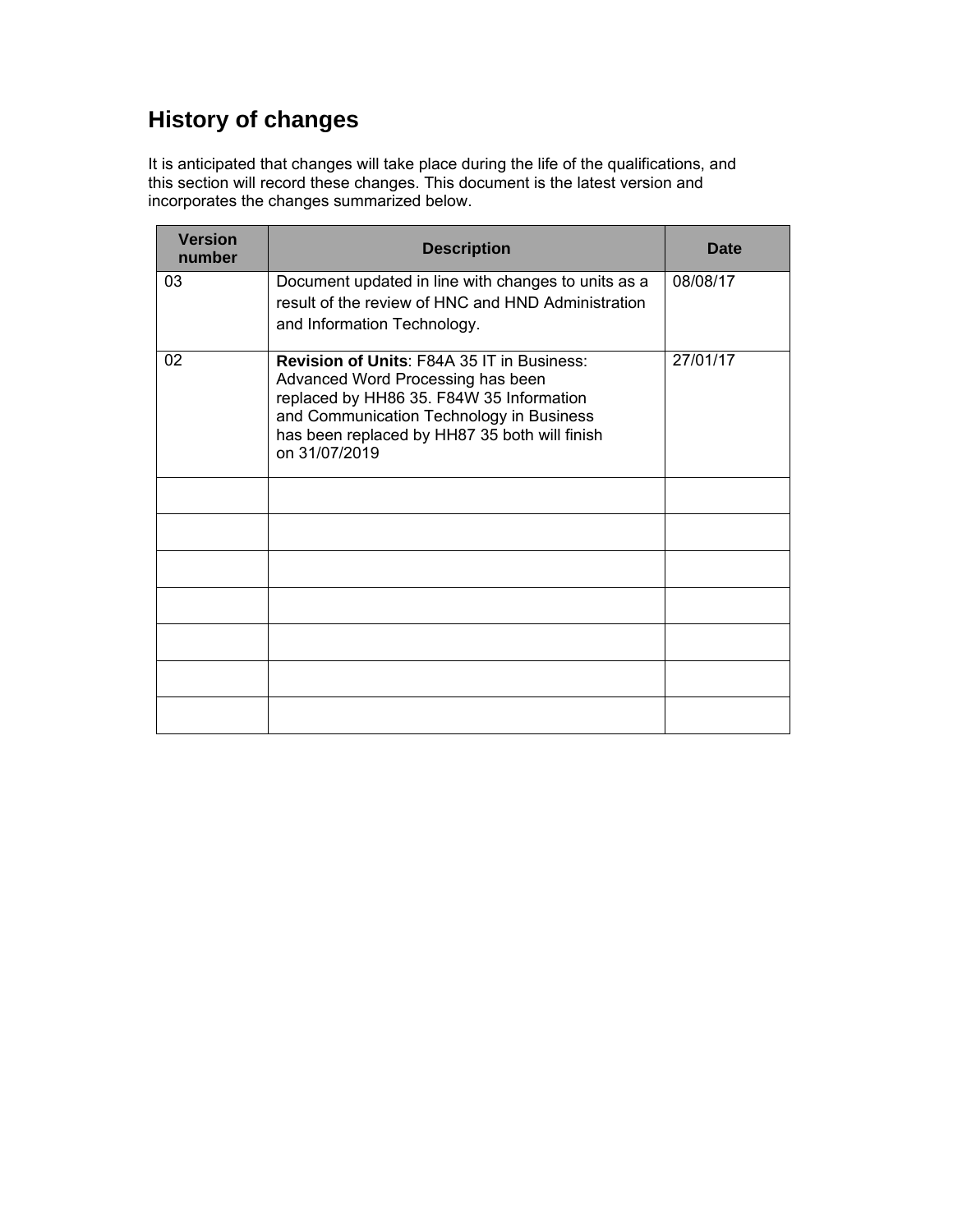## **Contents**

| 1     |  |
|-------|--|
| 2     |  |
| 2.1   |  |
| 3     |  |
| 3.1   |  |
| 3.2   |  |
| 3.3   |  |
| 3.4   |  |
| 3.5   |  |
| 4     |  |
| 4.1   |  |
| 4.2   |  |
| 4.3   |  |
| 4.4   |  |
| 4.5   |  |
| 4.6   |  |
| 5     |  |
| 5.1   |  |
| 5.2   |  |
| 5.3   |  |
| 5.4   |  |
| 5.5   |  |
| 5.6   |  |
| 5.6.1 |  |
| 5.6.2 |  |
| 5.6.3 |  |
| 5.6.4 |  |
| 6     |  |
| 6.1   |  |
| 6.2   |  |
| 6.3   |  |
| 6.4   |  |
| 7     |  |
| 8     |  |
| 9     |  |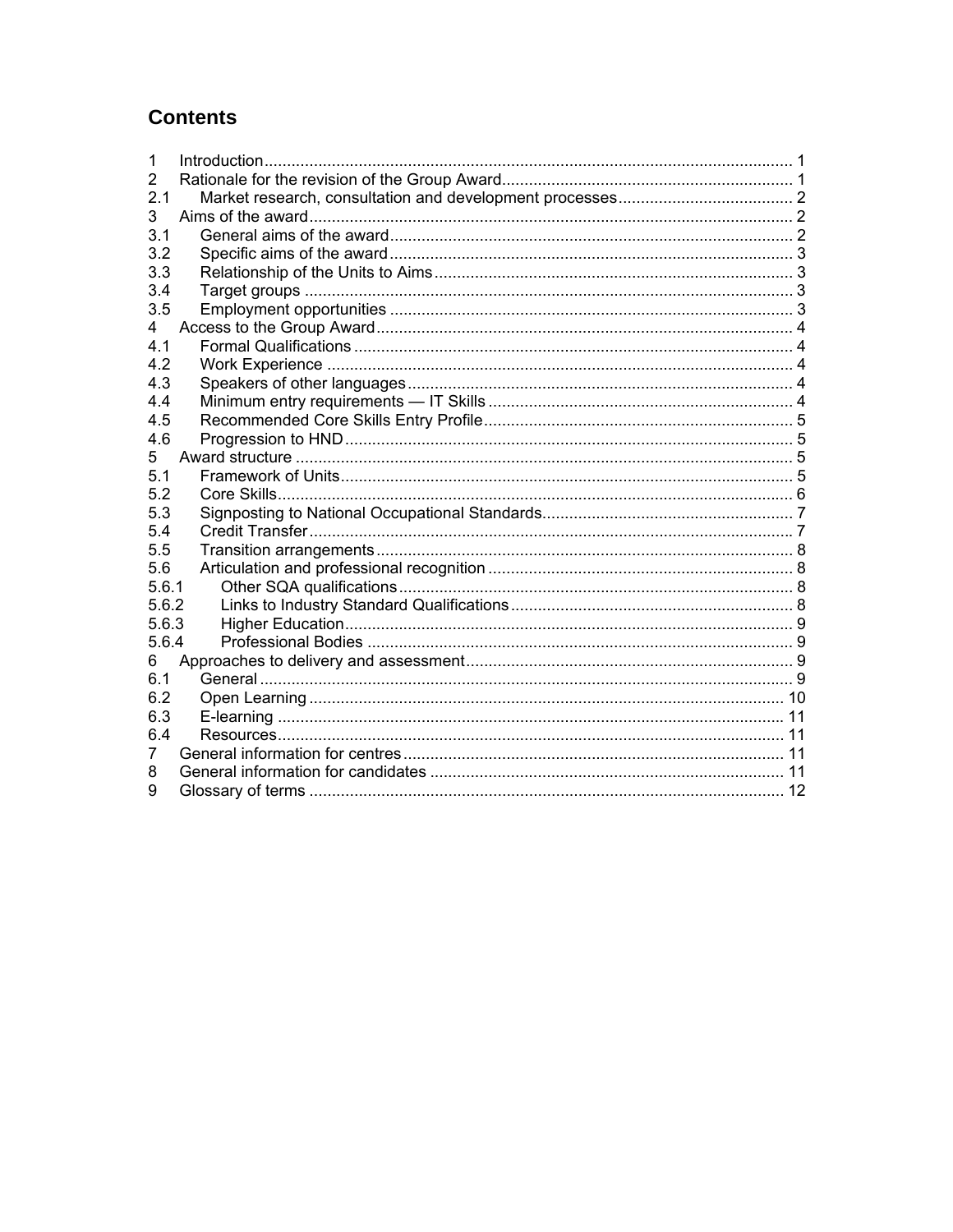## **1 Introduction**

This is the Arrangements Document for the *revised Group Award* Professional Development Award (PDA) in Office Management and Information Technology at SCQF level 8 which was *validated in September 2010*. This document includes: background information on the revision of the Group Award, its aims, guidance on access, details of the Group Award structure, and guidance on delivery.

This group award replaces the PDA in Office Management and Information Technology at SCQF level 8 (G8L7 48) which was introduced in June 2007.

## **2 Rationale for the revision of the Group Award**

This award has been revised to ensure it meets the needs of continuing professional development in the area of office management and advanced use of computer application software. The rapid growth of information and communications technology and the increased emphasis given to information processing and management has led to the demand for new and greater flexibility with regard to workplace skills. There is also greater emphasis on continuing personal and professional development, problem solving and 'employability' or 'inter-personal' skills.

The framework of Units not only offers depth and breadth but flexibility. Depth is provided by the level of the Units that make up the PDA. All Units, with the exception of the Unit, Developing the Individual within a Team, are at SCQF level 8. Flexibility has been incorporated by enabling candidates to achieve the Unit Developing the Individual within a Team, at SCQF level 7 or 8. In addition, the PDA is not only valuable as a whole award but the individual Units also offer opportunities for those whose needs may be only to specialise in certain areas and there is a breadth of Units to choose from.

The framework of the PDA has been designed to build on the knowledge and skills contained in the HNC in Administration and Information Technology but will allow candidates the flexibility of taking only some core Units included in the HND and still formally recognise their achievements.

This Group Award is one of a suite of PDAs in Administration and Technology, at SCQF levels 7 and 8 and has been designed in accordance with the PDA Design Principles for level 8 awards.

In March 2010, the associated HNC/D in Administration and Information Technology and HNC/D Business were re-validated. In August 2010, the PDAs within the Industry and Business sector were reviewed to examine the impact the revisions of the HN awards might have on linked PDAs. The replacement of the one-credit Unit Project Management with a two-credit Unit Information and Communication Technology in Business within the HND Administration and IT and HND Business frameworks affected a number of the aims within the PDA in Office Management and Information Technology, and it was agreed that a limited review take place.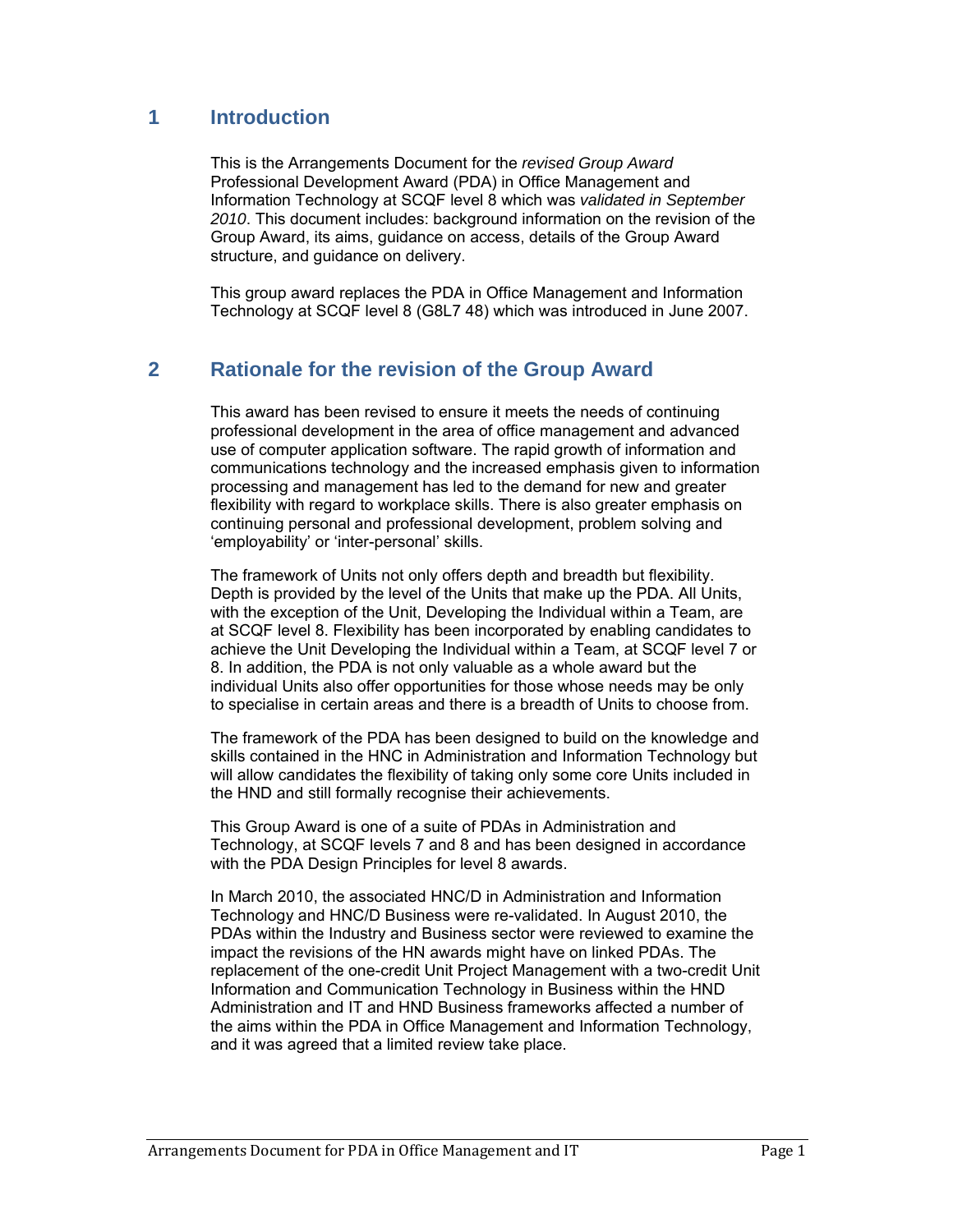#### **2.1 Market research, consultation and development processes**

Centres were consulted on the proposed changes, professional bodies were contacted and government documents**<sup>1</sup>** relating to employment skills and competencies were reviewed.

Results of earlier consultation with HNC graduates and employers were deemed still relevant and no further consultation occurred with these two stakeholders.

The proposals were deemed relevant and appropriate by the large majority of respondents.

| <b>Stakeholder</b>            | <b>Method of consultation</b>                                                                                                                                                                    |
|-------------------------------|--------------------------------------------------------------------------------------------------------------------------------------------------------------------------------------------------|
| Centres                       | Email requesting feedback on SQA findings and<br>proposal.                                                                                                                                       |
| Council for<br>Administration | Email with attachment outlining proposals and<br>٠<br>requesting comment were sent to the Council for<br>Administration (CfA) followed up by telephone<br>calls.                                 |
| Professional<br>bodies        | Email with attachment outlining proposals and<br>٠<br>requesting comment were sent to Institute of<br>Professional Administrators (IPA) and the<br>Institute of Administrative Management (IAM). |

The following table summarises the consultation methods employed:

## **3 Aims of the Group Award**

 The aims of the PDA in Office Information Management at SCQF level 8 are to provide a continuous professional development route in advancing management and IT skills to a more senior or professional level and to have more in-depth technical skills and knowledge. Successful people need more than just technical competence, they need the ability to analyse and use resources to develop appropriate solutions to problems.

#### **3.1 General aims of the Group Award**

- 1 To develop transferable skills.
- 2 To develop study and research skills.
- 3 To develop employment skills and enhance candidates' employment prospects.
- 4 To enable progression within the Scottish Credit and Qualifications Framework.
- 5 To provide academic stimulus and challenge.

<sup>1</sup> Futureskills Scotland, Work Skills Scotland, 2008 [online] http://www.scotland.gov.uk/Topics/Economy/labour-market/commissionedresearch/work-skills-in-scotland [accessed 11/09/2010]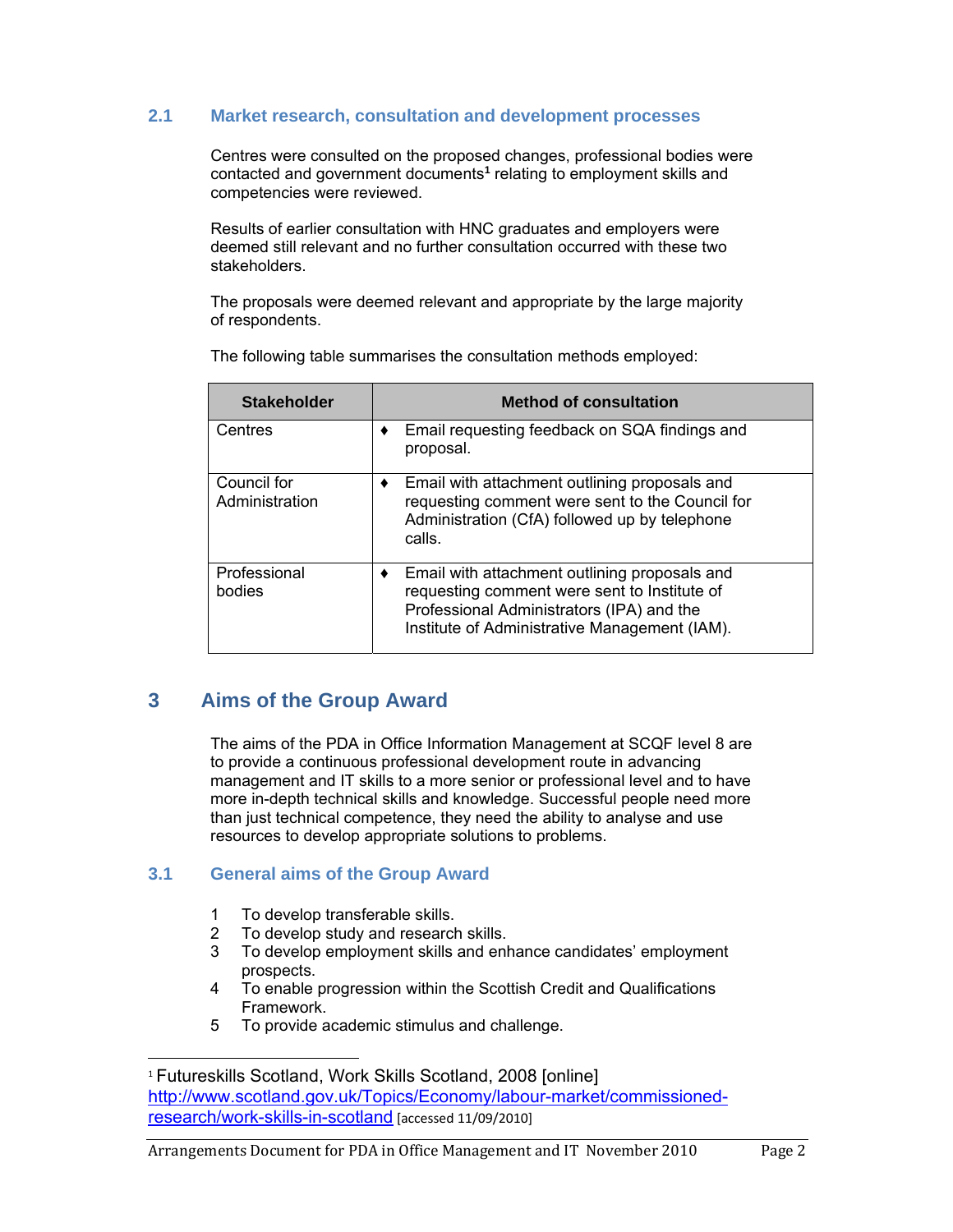#### **3.2 Specific aims of the Group Award**

- 6 To develop a range of specialist IT skills.
- 7 To develop project management, research and planning skills.
- 8 To develop an awareness of professional issues such as legal, data management and ethical considerations.
- 9 To develop the ability to work flexibly and co-operatively with others.
- 10 To develop critical and evaluative thinking.

#### **3.3 Relationship of the Units to Aims**

| Unit title                                                     | Unit<br>code                    | Aims                          |
|----------------------------------------------------------------|---------------------------------|-------------------------------|
| IT in Business: Advanced Word<br>Processing                    | HH86 35                         | 1, 2, 3, 4, 5, 6, 7,<br>10    |
| IT in Business - Advanced<br>Spreadsheets                      | F849 35                         | 1, 2, 3, 4, 5, 6, 7, 10       |
| IT in Business — Advanced<br>Databases                         | F848 35                         | 1, 2, 3, 4, 5, 6, 7, 8, 10    |
| Information and Communication<br><b>Technology in Business</b> | <b>HH8735</b>                   | 1, 2, 3, 4, 5, 6, 7,<br>8, 10 |
| <b>Office Management</b>                                       | F84D 35                         | 1, 2, 3, 4, 5, 7, 8, 9, 10    |
| Developing the Individual within<br>a Team                     | F86Y 35<br><b>OR F870</b><br>34 | 1, 2, 3, 4, 5, 8, 9,<br>10    |

#### **3.4 Target groups**

 This PDA is to enable candidates in the working environment, who may not be able to commit to long term part-time study, the opportunity to undertake a programme of study over the period of approximately one year.

#### **3.5 Employment opportunities**

 As the award provides the skills and knowledge demanded in a modern work environment it is anticipated that more opportunities for using these skills will become available within a diverse range of organisations. The role of a Personal Assistant/Executive Administrator/Office Professional2 normally includes duties such as:

- assisting with the selection and recruitment of new staff
- providing support to training managers
- production of monthly statistics
- secretarial duties

- keeping computerised records up to date
- assisting clients and customers of the organisation

 This PDA will equip candidates with the necessary knowledge, skills and competence to fulfil such a role.

<sup>&</sup>lt;sup>2</sup> All of these are terms used by the Institute of Professional Administrators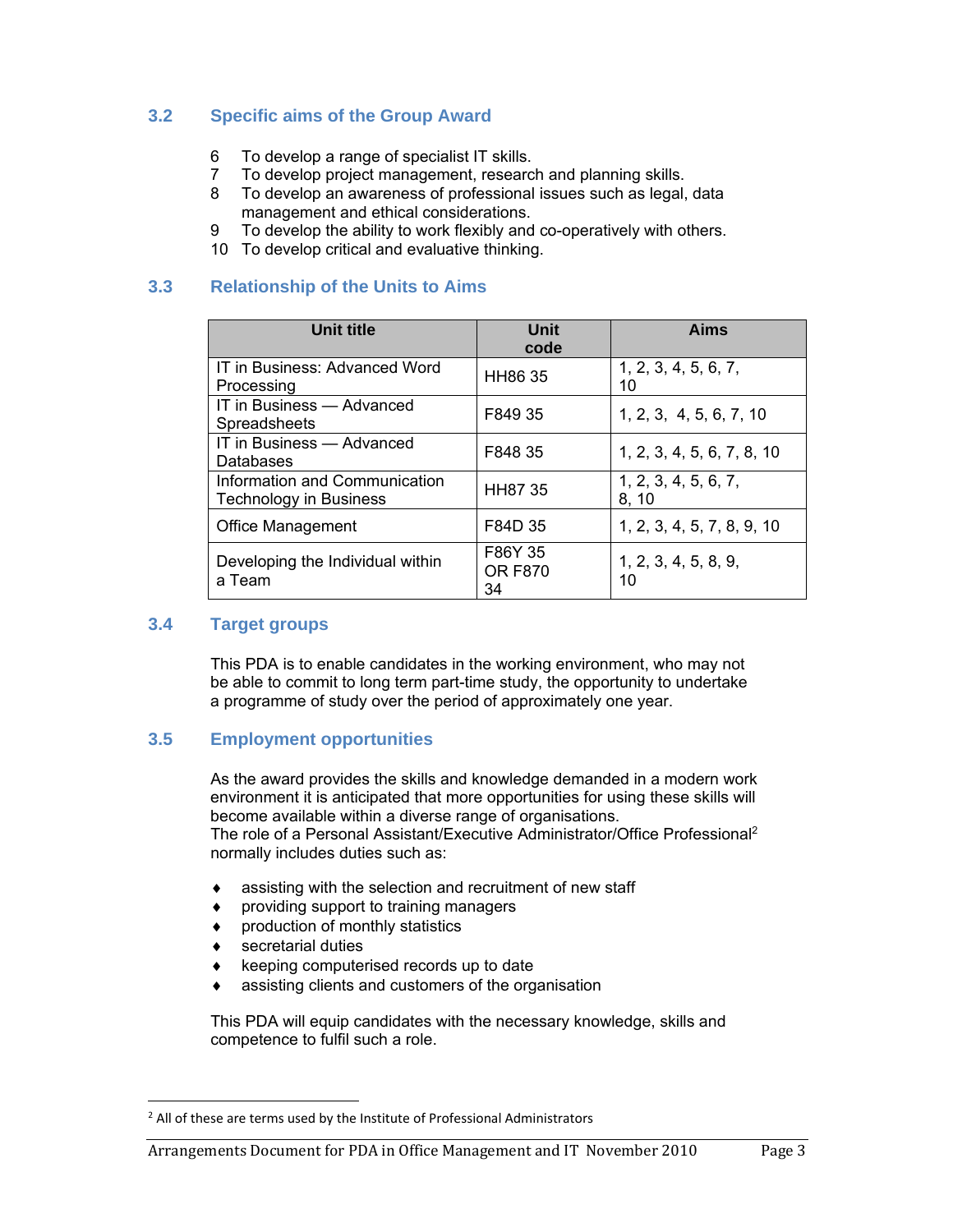## **4 Access to the Group Award**

 This qualification has been developed to enhance administration training. Candidates will need previous experience of office administration and competence in the use of ICT.

#### **4.1 Formal Qualifications**

 As with all SQA qualifications, access will be at the discretion of the centre and the following recommendations are for guidance.

- HNC in Administration and Information Management or HNC in Administration and Information Technology
- HNC in Business or equivalent
- Two NQ passes at Higher to include Administration or Business Management and English
- SVQ in Business and Administration at level 3
- NC in Business at SCQF level 5

 Different combinations of relevant National Qualifications, Vocational Qualifications and equivalent qualifications from other awarding bodies may also be acceptable, as would suitable industry standard qualifications at an appropriate level.

#### **4.2 Work Experience**

 Mature candidates with suitable work experience may be accepted for entry provided the enrolling centre believes that the candidate is likely to benefit from undertaking the award.

#### **4.3 Speakers of other languages**

 Overseas students whose first language is not English should have IELTS 5.5 or above

#### **4.4 Minimum entry requirements — IT Skills**

 The PDA makes no provision for advancing basic IT skills. The level of competence required is stated in the Unit specifications and it is expected that candidates will have achieved an intermediate standard of competence in the use of computer applications. Where a candidate has not achieved an HNC in Business or Administration and IT, they should be competent to the same standard as the relevant IT Units within these awards, for example:

| IT in Business: Word Processing and Presentation<br>Applications | HH84 34 |
|------------------------------------------------------------------|---------|
| IT in Business: Spreadsheets                                     | HH82 34 |
| IT in Business: Databases                                        | F84X 34 |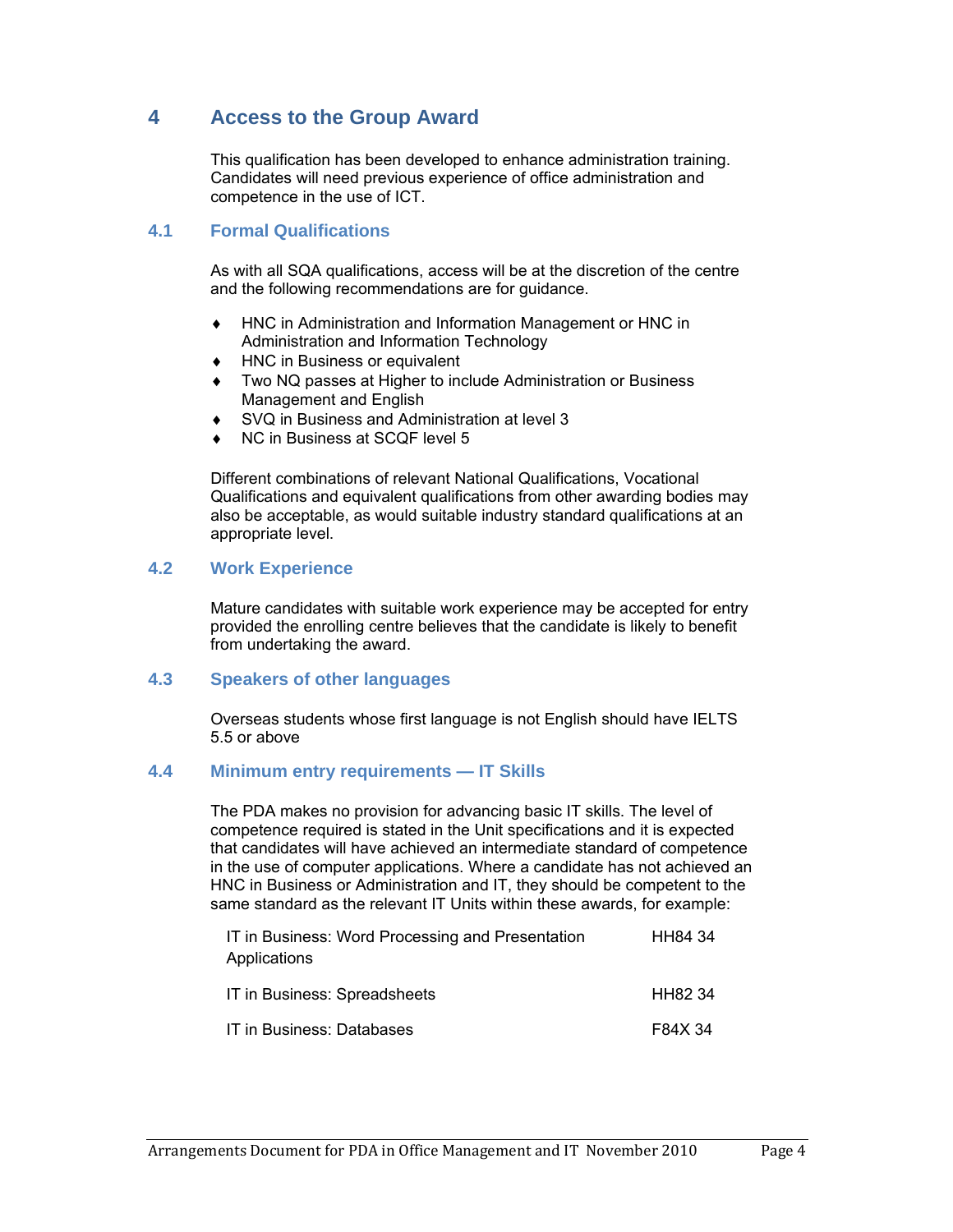#### **4.5 Recommended Core Skills Entry Profile**

 It is recommended that candidates possess the following Core Skills, or equivalent:

| <b>Core Skill or component</b> | <b>SCQF level</b> |
|--------------------------------|-------------------|
| Communication                  | 6                 |
| Working with Others            |                   |
| <b>ICT</b>                     | 6                 |
| <b>Problem Solving</b>         | 6                 |
| Numeracy                       | 5                 |

#### **4.6 Progression to HND**

 As all Units are mandatory within the HND Administration and Information Technology framework and mandatory/optional within the HND Business framework, candidates could progress to the full HND. Thereafter, as previously agreed with universities, there are articulation routes into degree programmes.

#### **5 Award structure**

 This award has been designed to be delivered on a part-time basis over one year. All Units in the award are mandatory.

 Candidates will be awarded a PDA in Office Management and Information Technology at SCQF level 8 on successful completion of all of the Units. This award is made up of 6 mandatory Units, comprising 64 SCQF/8 SQA credit points at SCQF level 8. However, the Unit 'Developing the Individual within a Team' may be achieved at SCQF level 7 or 8.

#### **5.1 Framework of Units**

| <b>Unit Description</b>                                        | Code no       | <b>Credit</b><br>value | <b>SCQF level</b> |
|----------------------------------------------------------------|---------------|------------------------|-------------------|
| IT in Business — Advanced Word<br>Processing                   | HH86 35*      |                        | 8                 |
| IT in Business - Advanced<br>Spreadsheets                      | F849 35       |                        | 8                 |
| IT in Business - Advanced<br>Databases                         | F848 35       |                        | 8                 |
| Information and Communication<br><b>Technology in Business</b> | HH87 35*      | 2                      | 8                 |
| <b>Office Management</b>                                       | F84D 35       | 2                      | 8                 |
| Developing the Individual within a                             | F870 34       | 1                      | Either 7 or 8     |
| Team                                                           | or<br>F86Y 35 |                        |                   |

\*Refer to the History of Changes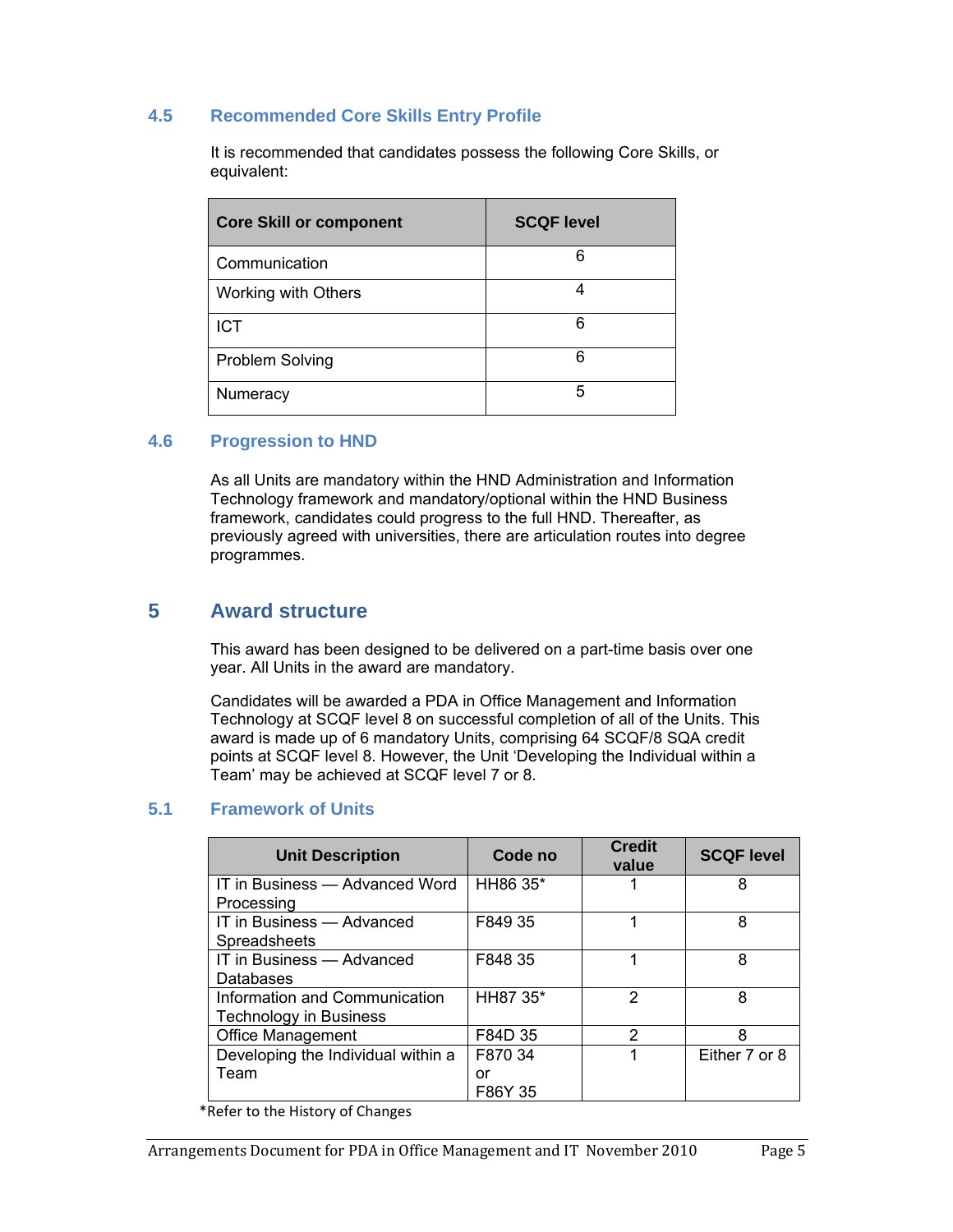#### **5.2 Core Skills**

The Core Skills embedded within this award are:

- ◆ ICT at SCQF level 6
- ◆ Numeracy at SCQF level 6
- Problem Solving component Critical Thinking at SCQF level 6
- ◆ Working with Others at SCQF level 6

Opportunities to develop further Core Skills include:

- ◆ Communication at SCQF level 6
- Problem Solving components Planning and Organising and Reviewing and Evaluating at SCQF level 6

 The table below shows where these Core Skills/Core Skill components are located.

| <b>Unit title</b>                                                    | <b>Unit</b><br>code | <b>Core Skills</b>                                                                                                                                                                                                                                                |
|----------------------------------------------------------------------|---------------------|-------------------------------------------------------------------------------------------------------------------------------------------------------------------------------------------------------------------------------------------------------------------|
| IT in Business:<br><b>Advanced Word</b><br>Processing                | HH86 35             | Communication: Written signposted at<br>SCQF <sub>5</sub><br>ICT: Accessing Information signposted at<br>SCQF <sub>6</sub><br>Problem Solving: Critical Thinking<br>embedded at SCQF 6<br>Problem Solving: Planning and Organising<br>signposted at SCQF 6        |
| IT in Business:<br>Advanced<br>Spreadsheets                          | F849 35             | ICT: Processing Information signposted at<br>SCQF <sub>6</sub><br>Numeracy embedded at SCQF 6,<br>Problem Solving: Critical Thinking<br>embedded at SCQF 6<br>Problem Solving: Planning and Organising<br>signposted at SCQF 6                                    |
| IT in Business:<br>Advanced<br>Databases                             | F848 35             | Communication: Written signposted at<br>$\bullet$<br>SCQF <sub>6</sub><br>ICT embedded at SCQF 6<br>٠<br>Problem Solving: Critical Thinking<br>signposted at SCQF 6                                                                                               |
| Information and<br>Communication<br>Technology in<br><b>Business</b> | HH87 35             | Communication: Written signposted at<br>$\bullet$<br>SCQF <sub>6</sub><br>Providing/Creating Information embedded<br>at SCQF 6<br>Problem Solving: Critical Thinking<br>٠<br>embedded at SCQF 6<br>Problem Solving: Planning and Organising<br>embedded at SCQF 6 |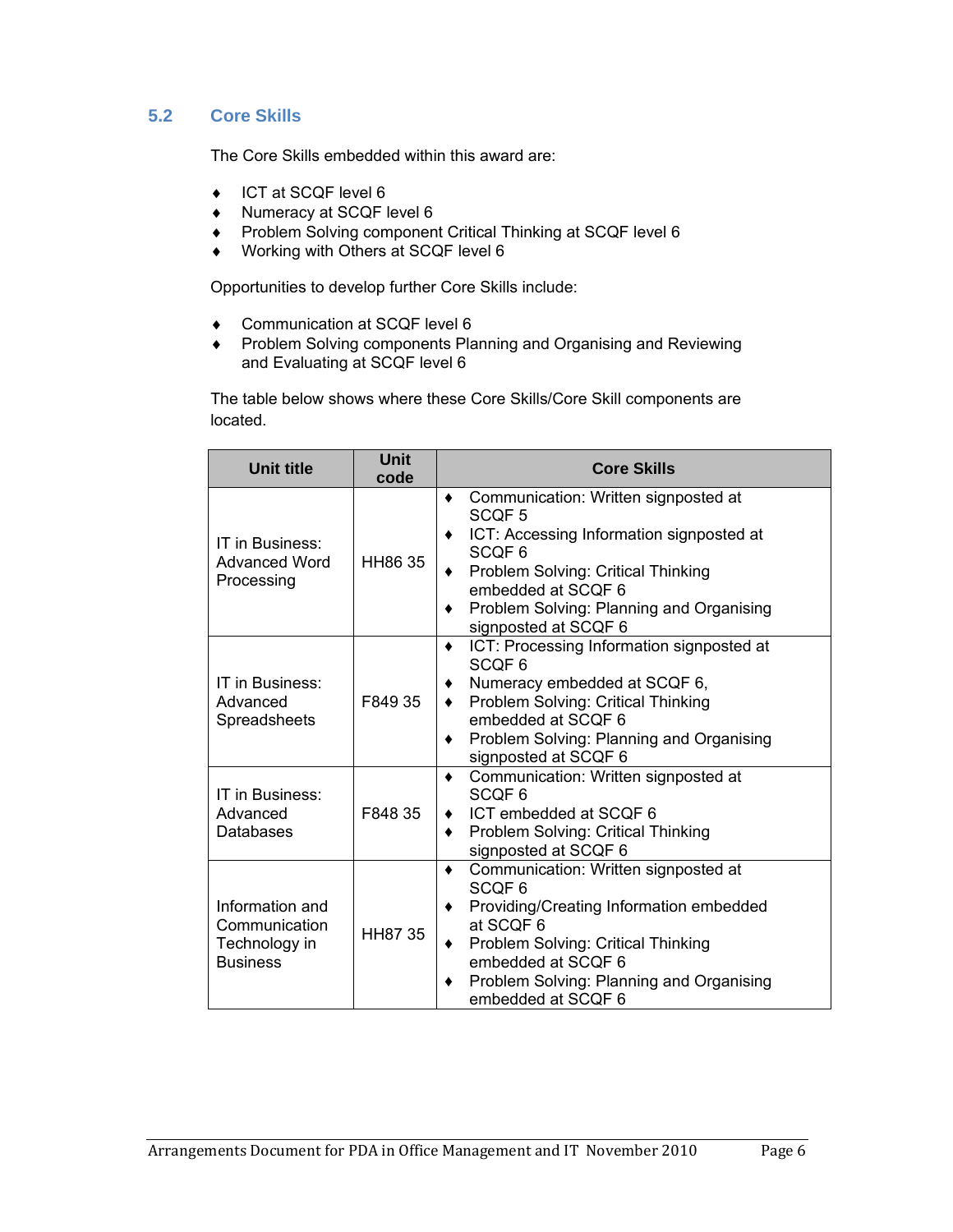| Unit title                                           | <b>Unit</b><br>code                                            | <b>Core Skills</b>                                                                                                                                                                                                                                     |
|------------------------------------------------------|----------------------------------------------------------------|--------------------------------------------------------------------------------------------------------------------------------------------------------------------------------------------------------------------------------------------------------|
| Office<br>Management                                 | F84D 35                                                        | Communication signposted at SCQF 6<br>٠<br>Problem Solving: Critical Thinking<br>embedded at SCOF 6<br>Problem Solving: Planning and Organising<br>٠<br>signposted at SCQF 6<br>Problem Solving: Reviewing and<br>٠<br>Evaluating signposted at SCQF 6 |
| Developing<br>the.<br>Individual<br>within a<br>Team | F <sub>8</sub><br>6Y<br>35<br>or<br>F <sub>8</sub><br>70<br>34 | Working with Others embedded at SCQF 6                                                                                                                                                                                                                 |

#### **5.3 Signposting to National Occupational Standards**

 In April 2010, the Council for Administration (CfA) produced their revised National Occupational Standards (NOS) for Business and Administration. There is now a suite of 94 NOS - increased from 51. The SVQs derived from these NOS are still under review; however, it is believed that this award retains an appropriate range of underpinning knowledge and skills relevant to the revised NOS. CfA confirmed that the content of this award remains relevant and appropriate to the field of business and administration.

#### **5.4 Credit Transfer**

 Where candidates have completed individual Units from the predecessor framework, they can be given credit transfer on a Unit by Unit basis. Credit transfer can be given where there is broad equivalence between the subjectrelated content of the Units, ie the Knowledge and/or Skills have not changed significantly, or where they are covered in the Unit for which credit is being awarded.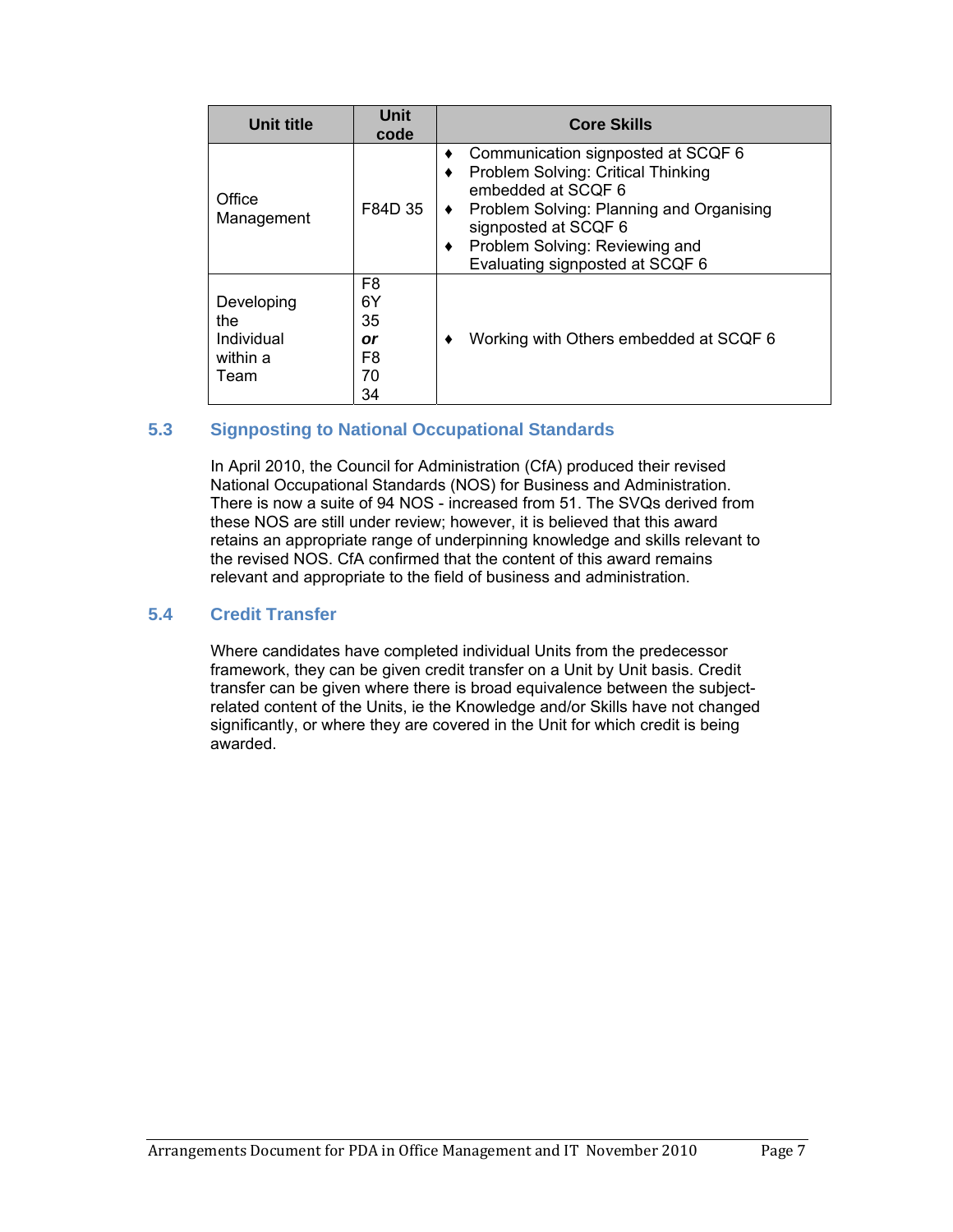#### **5.5 Transition arrangements**

 Where candidates have partially completed the predecessor PDA in Office Management and Information Technology at SCQF level 8, transition arrangements will need to be agreed on a unit-by-unit basis. (see section 5.4 Credit Transfer)

#### **5.6 Articulation and professional recognition**

#### **5.6.1 Other SQA qualifications**

 There are progression opportunities to the HND in Administration and Information Technology and to the HND in Business.

#### **5.6.2 Links to Industry Standard Qualifications**

 This PDA provides a range of underpinning knowledge and skills relevant to the following qualifications from SQA and other awarding bodies:

- ◆ PC Passport (SQA)
- ◆ European Computer Driving Licence (ECDL)
- Microsoft Office Specialist (MOS)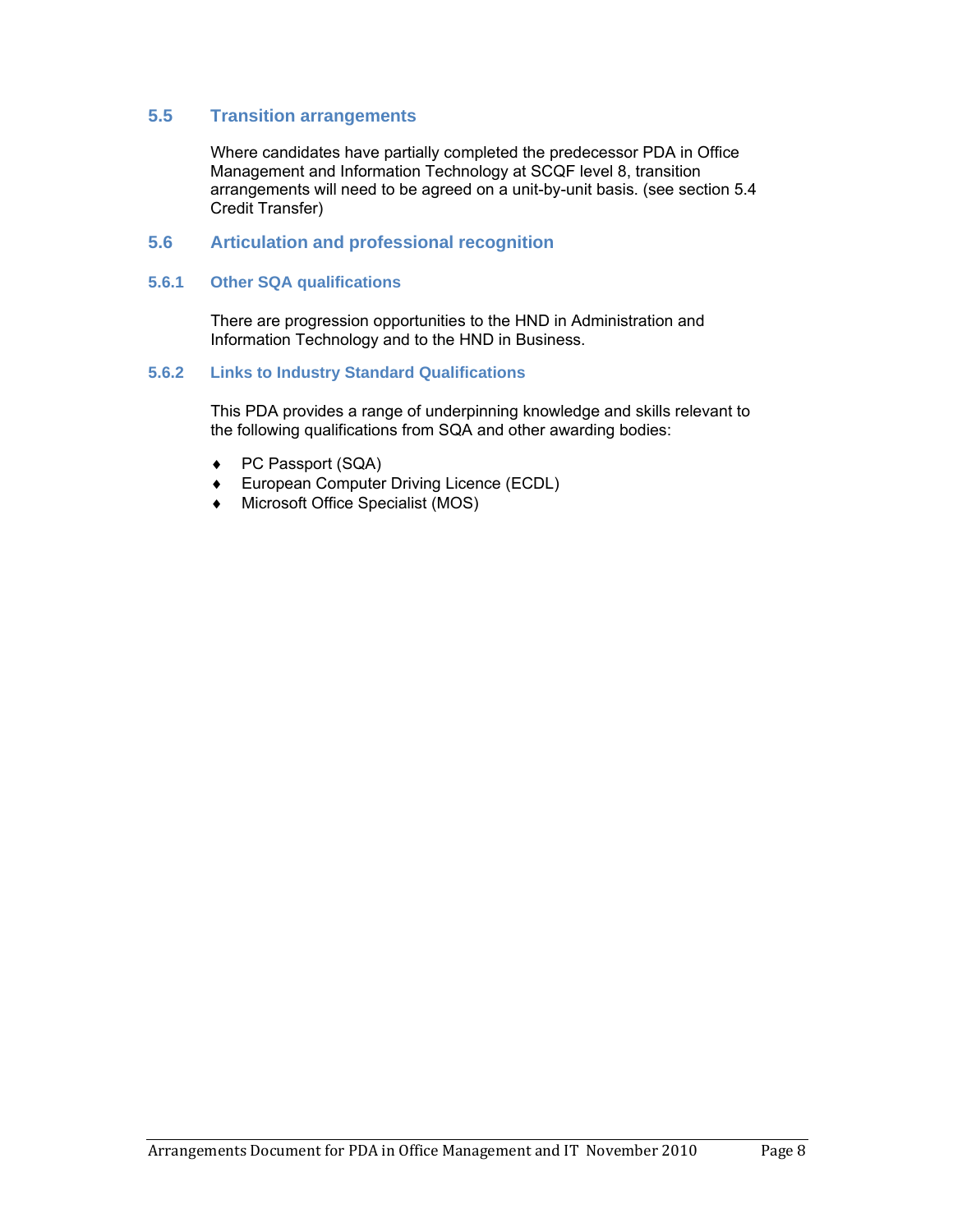#### **5.6.3 Higher Education**

 There are no agreed articulation routes directly into degree programmes, however, successful candidates who already possess the related HNC in addition to this award may progress onto one of the above mentioned HNDs and thereafter may continue into Higher Education.

#### **5.6.4 Professional Bodies**

 Successful graduates may apply for membership to the Institute of Professional Administrators (IPA) but may be required to sit extra examinations.

 For candidates interested in pursuing such membership further, this qualification provides underpinning skills and knowledge for the following Institute of Administrative Management qualifications (IAM):

Level 5 Diploma in Administration Management

 This would lead to Student membership of the Institute of Professional Administrators (IPA)

## **6 Approaches to delivery and assessment**

#### **6.1 General**

 The evidence requirements focus on the knowledge/skills that candidates should perform/use and the assessment methods are not prescribed. This means that there is much more flexibility in when and how the evidence is gathered. Rather than delivering and assessing Units as individual components and thereby increasing the possibility of assessing similar evidence on more than one occasion, the table below gives suggestions on how delivery and assessment may be reduced by integrating Units.

 The suggestions below are not mandatory and there may well be alternative approaches but they are designed to prompt explicit integration opportunities for centres and candidates. It is hoped that by doing this candidates will be able to appreciate that all Units are relevant to their chosen course/vocation and they constitute a coherent, attractive and very relevant programme, which will equip candidates with the knowledge and/or skills needed for today's working environment.

 There is no single approach to the delivery and assessment of the Units listed. Centres may use a range of teaching and learning approaches including self-study, workshops, regular classes and group tasks.

 Each Unit provides details of the Evidence Requirements and any assessment conditions that apply. However, centres remain responsible for ensuring the authenticity of work produced by candidates.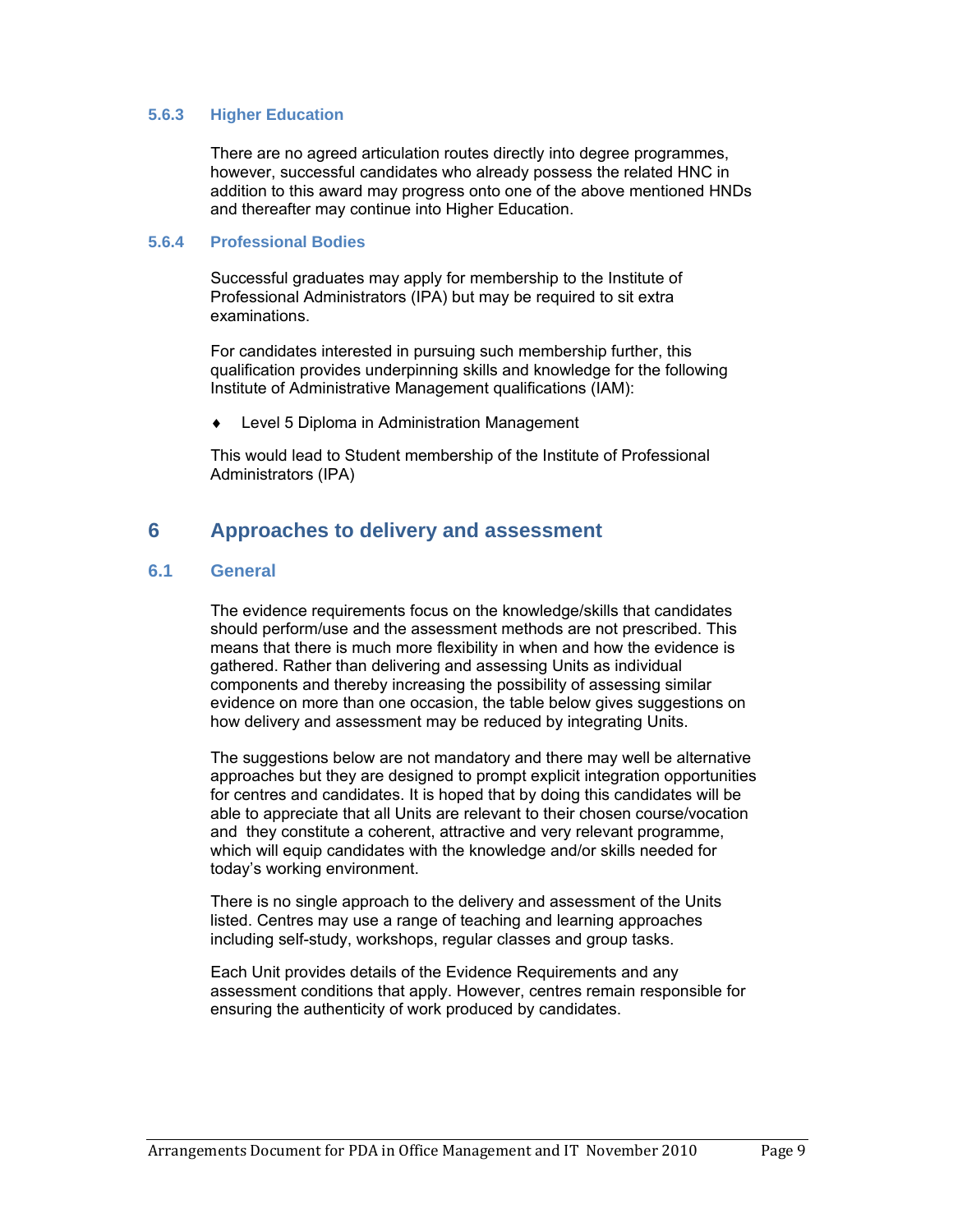| DELIVERED AND ASSESSED ACROSS 2 SEMESTERS: |                                                         |  |
|--------------------------------------------|---------------------------------------------------------|--|
| HH86 35                                    | <b>IT in Business: Advanced Word Processing</b>         |  |
|                                            | Short workshop with self-study activities               |  |
| HH87 35                                    | <b>Information and Communication Technology in</b>      |  |
|                                            | <b>Business</b>                                         |  |
|                                            | Classes/workshops/self study activities/materials -     |  |
|                                            | Outcomes 3 and 4 could be linked to the planning phase  |  |
|                                            | of the DIWAT project. Outcomes 1 and 2 could be linked  |  |
|                                            | to Advanced Spreadsheets and/or Advanced Databases.     |  |
|                                            | Outcome 5 could be linked to Office Management.         |  |
| F84D 35                                    | <b>Office Management</b>                                |  |
|                                            | Classes/workshops/self study activities/materials       |  |
|                                            | including independent research etc                      |  |
| F870 34                                    | Developing the Individual within a Team                 |  |
| 0r                                         | Short workshops with activities linked to planning and  |  |
| F86Y 35                                    | reflective log records and evaluation tasks. Candidates |  |
|                                            | complete group activities outside workshop/class time   |  |
| DELIVER AND ASSESS IN SEMESTER ONE         |                                                         |  |
| F849 35                                    | <b>IT in Business - Advanced Spreadsheets</b>           |  |
|                                            | Classes/workshops/self study activities/materials       |  |
| DELIVERED AND ASSESSED IN SEMESTER TWO     |                                                         |  |
| F848 35                                    | <b>IT in Business - Advanced Databases</b>              |  |
|                                            | Classes/workshops/self study activities/materials       |  |

#### **6.2 Open Learning**

In terms of Open Learning, the one Unit that may require additional support is the Developing the Individual within a Team. This Unit requires candidates to work with others to achieve a common goal. In most situations, it is likely that candidates will work with other candidates who are studying the same programme, however, where appropriate candidates may work cooperatively with others from their work place. In such situations, the candidate and assessor will need to ensure all evidence requirements are covered with sufficient detail for the assessor to make reliable assessment decisions.

 Having said this, all Units may be delivered through Open Learning. Centres could develop resources that include hard copy booklets, use a virtual learning environment and/or e-assessment technologies. If centres can offer the use of mentored discussion forums, wikis and other developing technologies to reduce the feelings of isolation and encourage collaboration even from a distance, this will help Open Learning candidates remain motivated and on track.

 Each Unit provides details of the Evidence Requirements and any assessment conditions that apply. Every effort has been made to ensure there are no artificial barriers to achievement for Open Learning candidates. However, it remains the responsibility of the centre to ensure authenticity of work produced.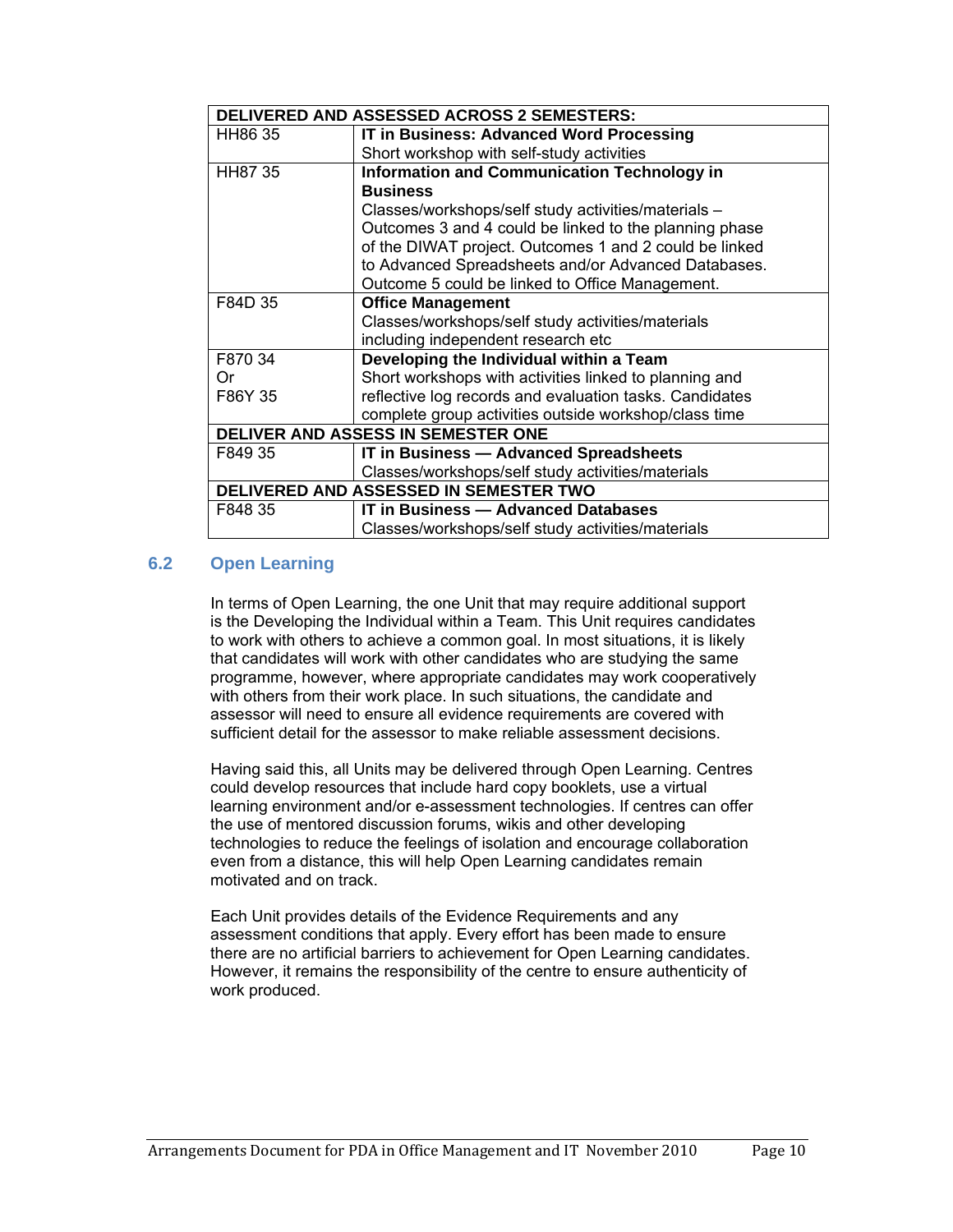#### **6.3 E-learning**

 Centres are encouraged to use new technologies to support and enhance the delivery and assessment of this group award. Formative E-assessment materials may be developed over the next few years. More information about online resources available via SQA's SOLAR project can be found at the website – www.sqasolar.org.uk

#### **6.4 Resources**

 Centres should keep up-to-date with developments in legislation and business practices relevant to the knowledge and skills within this group award.

## **7 General information for centres**

#### **Disabled candidates and/or additional support needs**

 The additional support needs of individual candidates should be taken into account when planning learning experiences, selecting assessment instruments, or considering alternative Outcomes for Units. Further advice can be found in the SQA document Guidance on Assessment Arrangements for Candidates with Disabilities and/or Additional Support Needs **(www.sqa.org.uk)**.

#### **Internal and external moderation**

 All instruments of assessment used within this/these Group Award(s) should be internally moderated, using the appropriate policy within the centre and the guidelines set by SQA.

 External moderation will be carried out by SQA to ensure that internal assessment is within the national guidelines for these qualifications.

 Further information on internal and external moderation can be found in SQA's Guide to Assessment and Quality Assurance for Colleges of Further Education **(www.sqa.org.uk)**.

## **8 General information for candidates**

 This award has been designed in consultation with practitioners and colleges. It will give you the specialist knowledge and advanced IT skills required for employment within administrative and business environments. The framework consists of 8 SQA credits.

 As you progress through this award you will experience a range of assessments, evidence for which may be drawn from personal employment experiences.

 You may have the opportunity to experience learning and assessment in a flexible way ranging from taught sessions, e-learning to self study, thus developing a wide range of study skills that can be applied to most new situations.